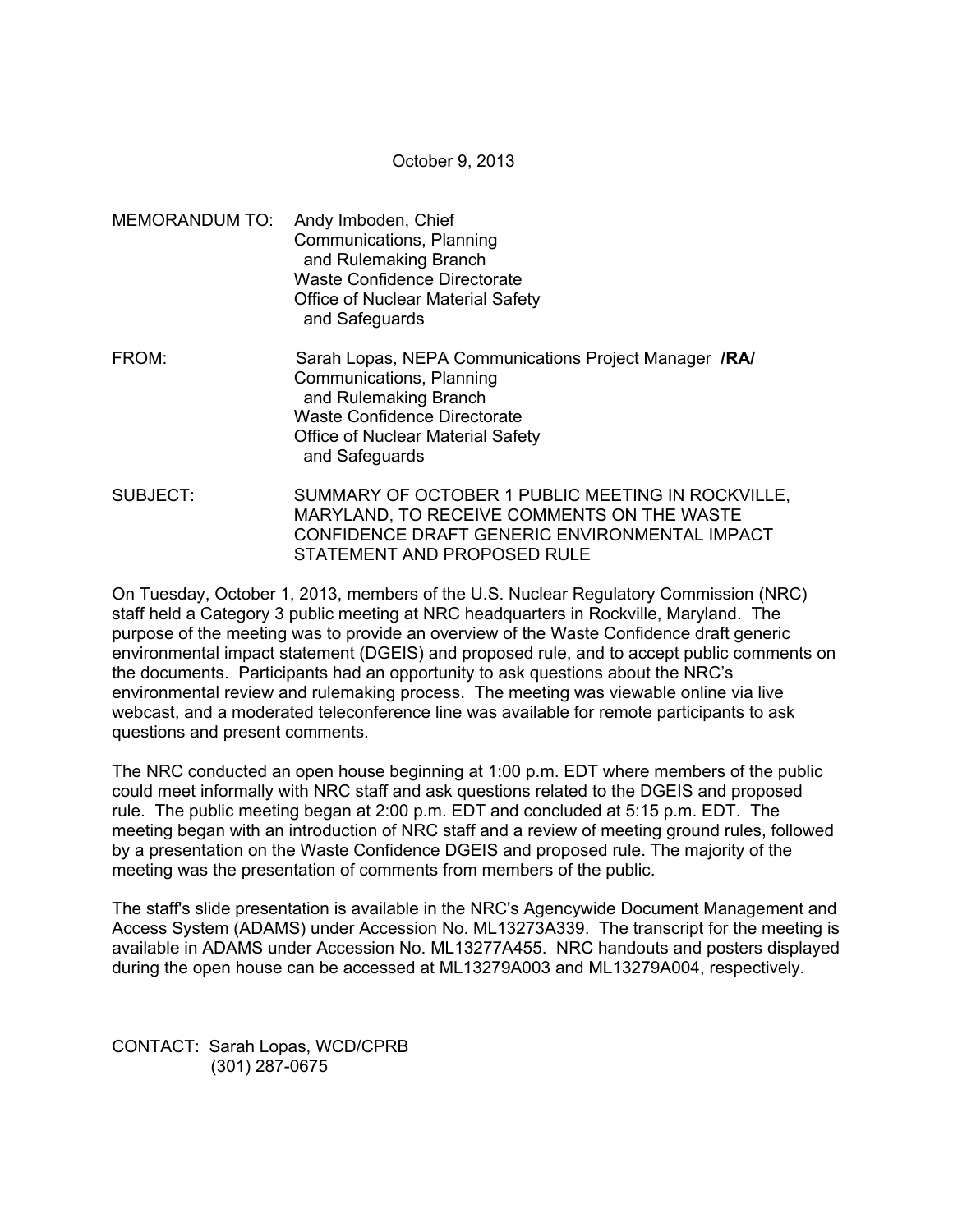The ADAMS Public Electronic Reading Room is accessible at http://www.nrc.gov/readingrm/adams.html. Persons who do not have access to ADAMS, or who encounter problems in accessing documents located in ADAMS, should contact the NRC's Public Document Room reference staff at 1-800-397-4737, or via e-mail at pdr@nrc.gov.

Video archive of the meeting can be found on the NRC's website at http://video.nrc.gov, is dated October 1, 2013, and is titled, "Public Meeting to Receive Comments on the Waste Confidence Draft Generic Environmental Impact Statement and Proposed Rule." For convenience, web links to the staff's presentation materials, the video archive, and the meeting transcript are also available on the Waste Confidence Directorate's website at http://www.nrc.gov/waste/spent-fuelstorage/wcd/pub-involve.html.

Approximately 125 people participated in the meeting, both in-person and remotely using the teleconference line. Meeting participants included members of the public, representatives from the U.S. Department of Energy, representatives of the Prairie Island Indian Community, and industry and public advocacy groups. A list of meeting participants is included as Attachment 1.

Questions asked during the question and answer period included how the NRC calculated the risk of spent fuel pool fires and what types of spent nuclear fuel are considered in the DGEIS. Topics and concerns discussed during the public comment period included: the definition of Waste Confidence; whether the proposed rule and DGEIS take into account the political and social acceptance of siting a permanent geologic repository; the NRC's assumptions regarding the timing of repository availability; support for continuing the NRC's current halt on licensing and relicensing; support for phasing out nuclear power and replacing it with renewable energy and energy efficiency; general opposition to nuclear power; concern that the DGEIS does not fully account for the costs, risks, and impacts of storing spent nuclear fuel; the DGEIS should consider impacts of the entire nuclear cycle; support for expedited transfer of spent fuel from fuel pools to hardened onsite storage (HOSS); concerns about accidents similar to Fukushima; the NRC's assumption in the DGEIS that dry casks would be replaced every 100 years; the cost analysis of alternatives in the DGEIS; a critique of the purpose and need of the DGEIS; concern that the NRC is rushing the environmental review and rulemaking process; concern about cyber attacks on spent fuel storage; opposition to the NRC's generic approach to the rulemaking and support for analyzing Waste Confidence on a site-specific basis; support for analyzing "worst case scenarios," especially in the context of accidents; critique of the spent fuel pool fire analysis in the DGEIS; support for the timely completion of the Waste Confidence rulemaking; and the NRC's process of reviewing comments and finalizing the GEIS.

There were also comments and questions about how the government shutdown would impact the upcoming Waste Confidence public meetings and the public comment period. Due to a lack of an appropriation and the government shutdown, to date, the NRC has postponed the following Waste Confidence public meetings: October 7 in San Luis Obispo, California; October 9 in Carlsbad, California; October 15 in Perrysburg, Ohio; October 17 in Minnetonka, Minnesota, and October 24 in Oak Brook, Illinois. Other meetings scheduled for future dates are subject to postponement if the shutdown continues. The Waste Confidence Directorate will update its Web site at http://www.nrc.gov/waste/spent-fuel-storage/wcd.html, the NRC's Public Meeting Web site at http://meetings.nrc.gov/pmns/mtg, and will send e-mails from WCOutreach@nrc.gov or OPA. Resources@nrc.gov regarding the status of the remaining public meetings and new dates for postponed meetings.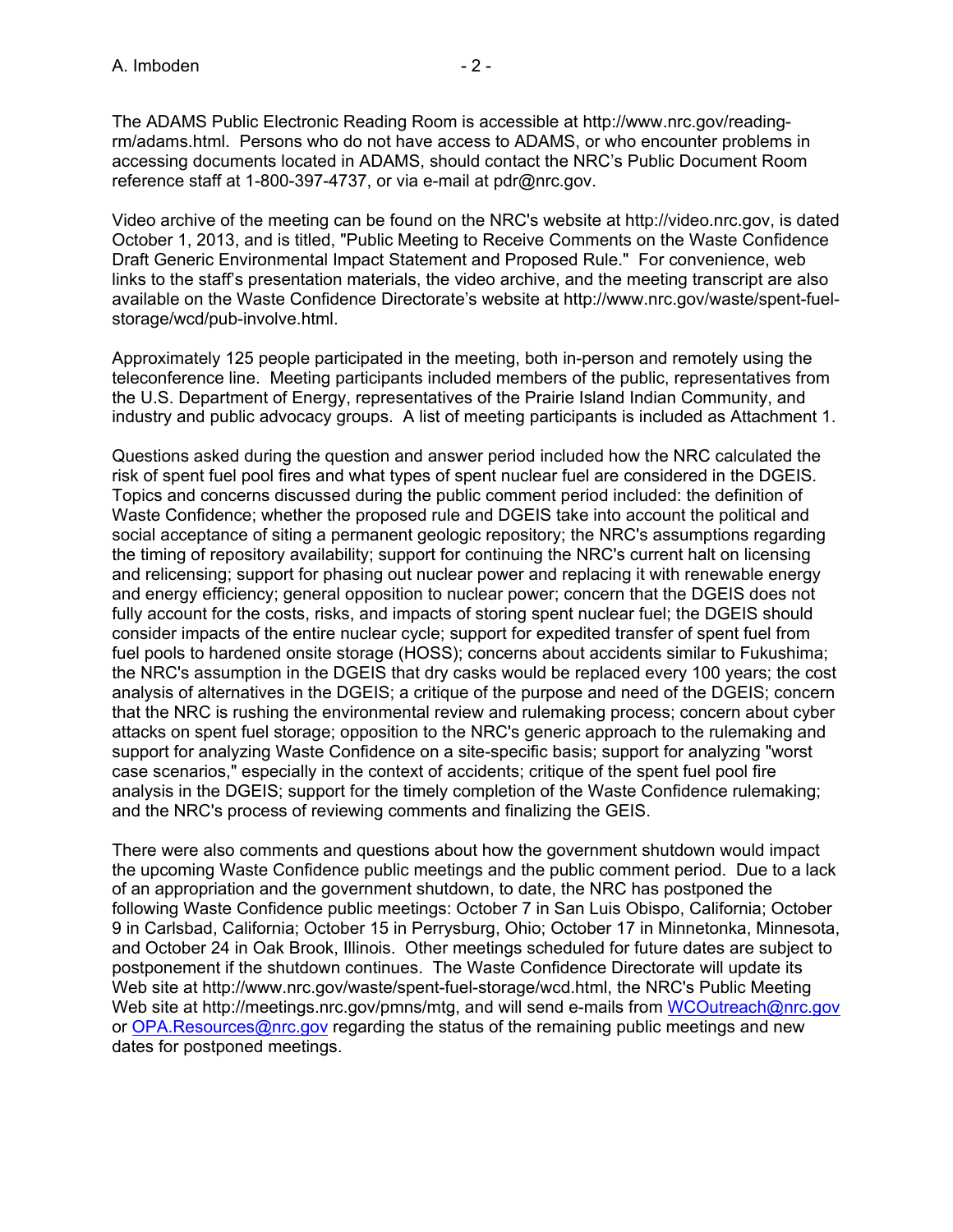To subscribe to our e-mail updates, send an e-mail with the word "Subscribe" in the subject line to WCOutreach@nrc.gov. You can also sign up for automatic e-mail alerts whenever the Waste Confidence Web site is updated using GovDelivery:

https://public.govdelivery.com/accounts/USNRC/subscriber/new. Under Subscriber Preferences you can choose the Waste Confidence Decision (WCD) pages for which you would like to receive updates.

Enclosure: Meeting Attendees List

cc: See next page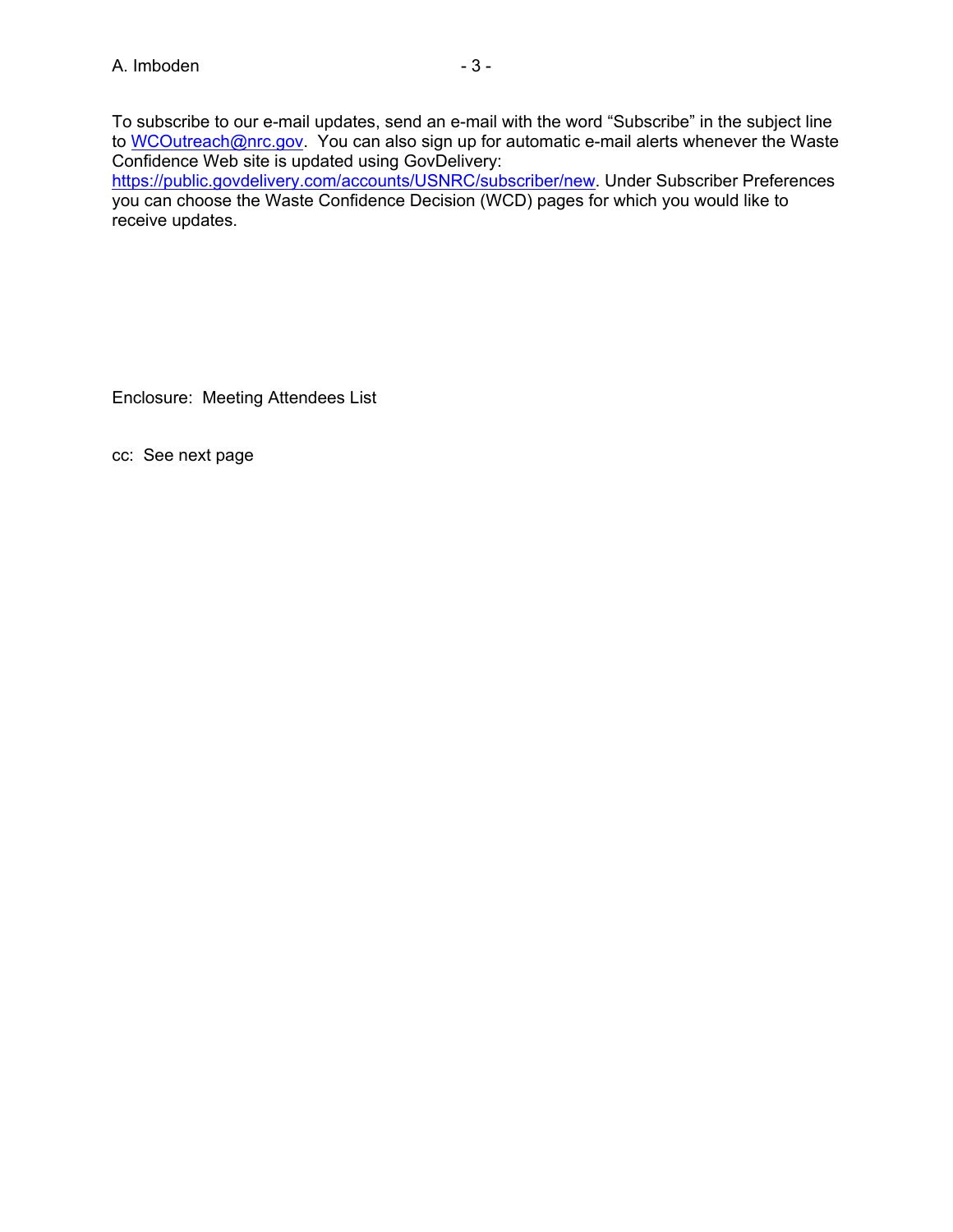Confidence Web site is updated using GovDelivery: https://public.govdelivery.com/accounts/USNRC/subscriber/new. Under Subscriber Preferences you can choose the Waste Confidence Decision (WCD) pages for which you would like to receive updates.

Enclosure: Meeting Attendees List

DISTRIBUTION: PUBLIC NMSS\_WCD\_Distribution TCampbell (OGC) LLondon (OGC) Miriam Juckett (mjuckett@swri.org)

ADAMS Accession No.: **ML13282A611**

| I OFFICE    | <b>PM: NMSS/WCD/CPRB</b> | OGC                        | <b>BC: NMSS/WCD/CPRB</b> |
|-------------|--------------------------|----------------------------|--------------------------|
| <b>NAME</b> | <b>SLopas</b>            | TCampbell <sup>(NLO)</sup> | Almboden                 |
| <b>DATE</b> | 10/7/13                  | 10/9/13                    | 10/9/13                  |

## **OFFICIAL RECORD COPY**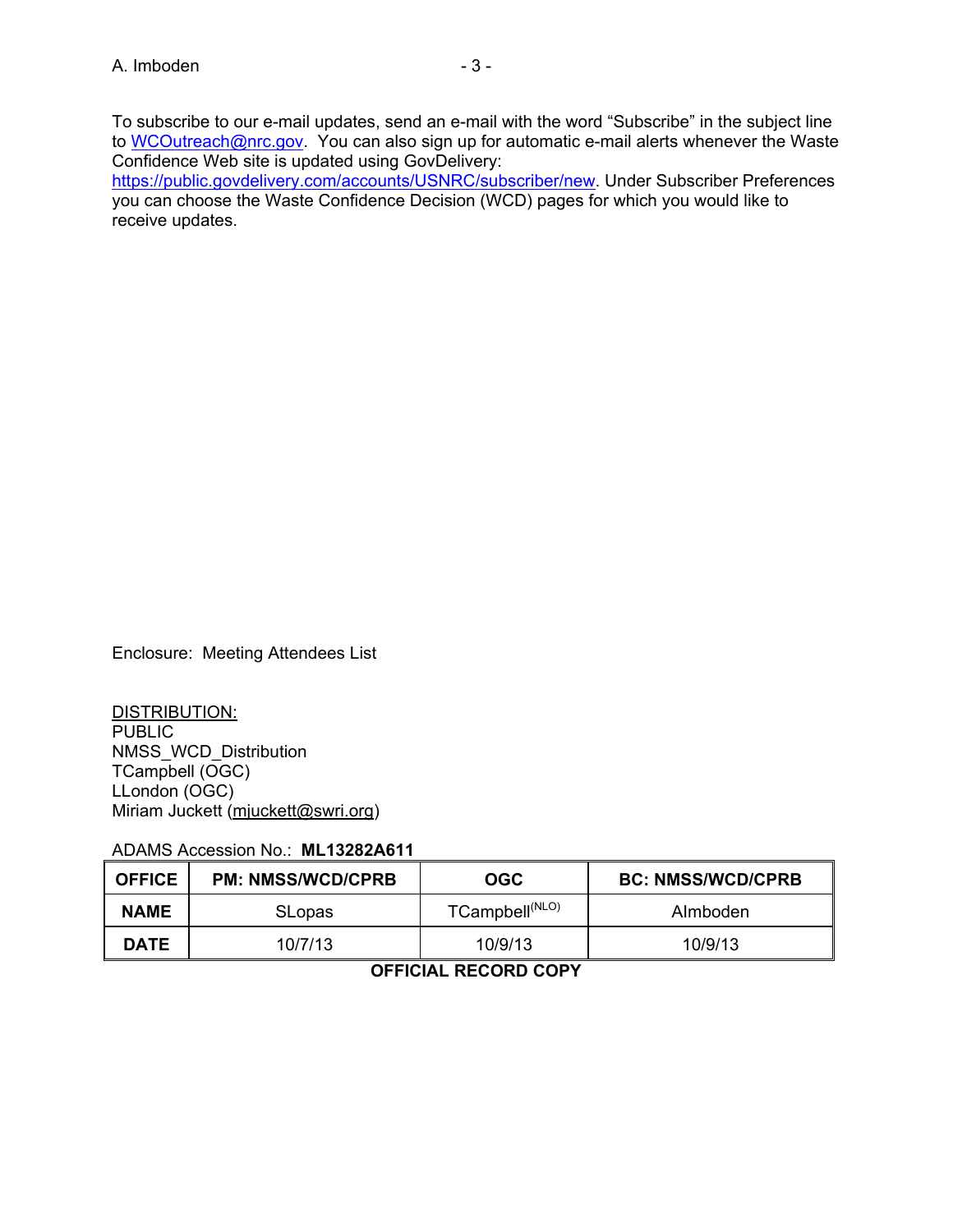## **List of Attendees Public Meeting to Receive Comments on the Waste Confidence DGEIS and Proposed Rule Rockville, MD - October 1, 2013 - 2:00 – 5:15 PM EDT**

|                | <b>First Name</b> | <b>Last Name</b> | Organization                                 |
|----------------|-------------------|------------------|----------------------------------------------|
| 1              | Kensaku           | Arai             | Japan Nuclear Energy Safety Organization     |
| $\overline{2}$ | Dean              | <b>Baker</b>     | <b>Tennessee Valley Authority</b>            |
| 3              | Sara              | <b>Barczak</b>   | Southern Alliance for Clean Energy           |
| 4              | Michael           | Benjamin         | <b>Share New York</b>                        |
| 5              | David             | <b>Blee</b>      | U.S. Nuclear Infrastructure Council          |
| 6              | Jerry             | Bonanno          | <b>Nuclear Energy Institute</b>              |
| $\overline{7}$ | <b>Rick</b>       | <b>Buckley</b>   | Entergy Nuclear, Jackson, MS                 |
| 8              | Andrew            | <b>Burgess</b>   | Ameren Missouri                              |
| 9              | Michael           | Callahan         | Governmental Strategies Inc.                 |
| 10             | Chip              | Cameron          | Facilitator                                  |
| 11             | Mike              | Carberry         | Sierra Club Nuclear Free Campaign            |
| 12             | Lora              | Chamberlain      | <b>Nuclear Free Illinois</b>                 |
| 13             | Wei-Wu            | Chao             | <b>Atomic Energy Council</b>                 |
| 14             | Christopher       | Charles          | <b>Nuclear Energy Institute</b>              |
| 15             | Jeremy            | Cohn             | Mitsubishi Nuclear Energy Systems            |
| 16             | Christopher       | Cummings         | <b>Nuclear Energy Institute</b>              |
| 17             | Diane             | D'Arrigo         | <b>Nuclear Information Resource Service</b>  |
| 18             | Ed                | Davis            | Pegasus Group                                |
| 19             | David             | Echel            | <b>Private Citizen</b>                       |
| 20             | Richard           | Emch             | <b>ADSTM</b>                                 |
| 21             | Allison           | Fisher           | <b>Public Citizen</b>                        |
| 22             | Carol             | Gantt            | <b>Private Citizen</b>                       |
| 23             | Ellen             | Ginsberg         | <b>Nuclear Energy Institute</b>              |
| 24             | Joyce             | Good             | <b>Nuclear Energy Information Service</b>    |
| 25             | Patrick           | Gorman           | Department of Energy                         |
| 26             | Erica             | Gray             | <b>Private Citizen</b>                       |
| 27             | Doug              | Guarino          | National Journal Group                       |
| 28             | Jeffry            | Guido            | <b>UA MD Pipe Trades Association</b>         |
| 29             | Eric              | Harvey           | <b>ERIN Engineering</b>                      |
| 30             | Maureen           | Headington       | The Standup/Save Lives Campaign              |
| 31             | Ace               | Hoffman          | Nuke Free North County San Diego             |
| 32             | Ruth              | Horton           | <b>Tennessee Valley Authority</b>            |
| 33             | Tom               | laccarino        | Spectrum Environmental                       |
| 34             | Jay               | Jones            | Department of Energy                         |
| 35             | Miriam            | Juckett          | Center for Nuclear Waste Regulatory Analysis |
| 36             | Timothy           | Judson           | <b>Nuclear Information Resource Service</b>  |
| 37             | Kevin             | Kamps            | <b>Beyond Nuclear</b>                        |
| 38             | Kenneth           | Kirton           | Clean and Safe Energy Coalition              |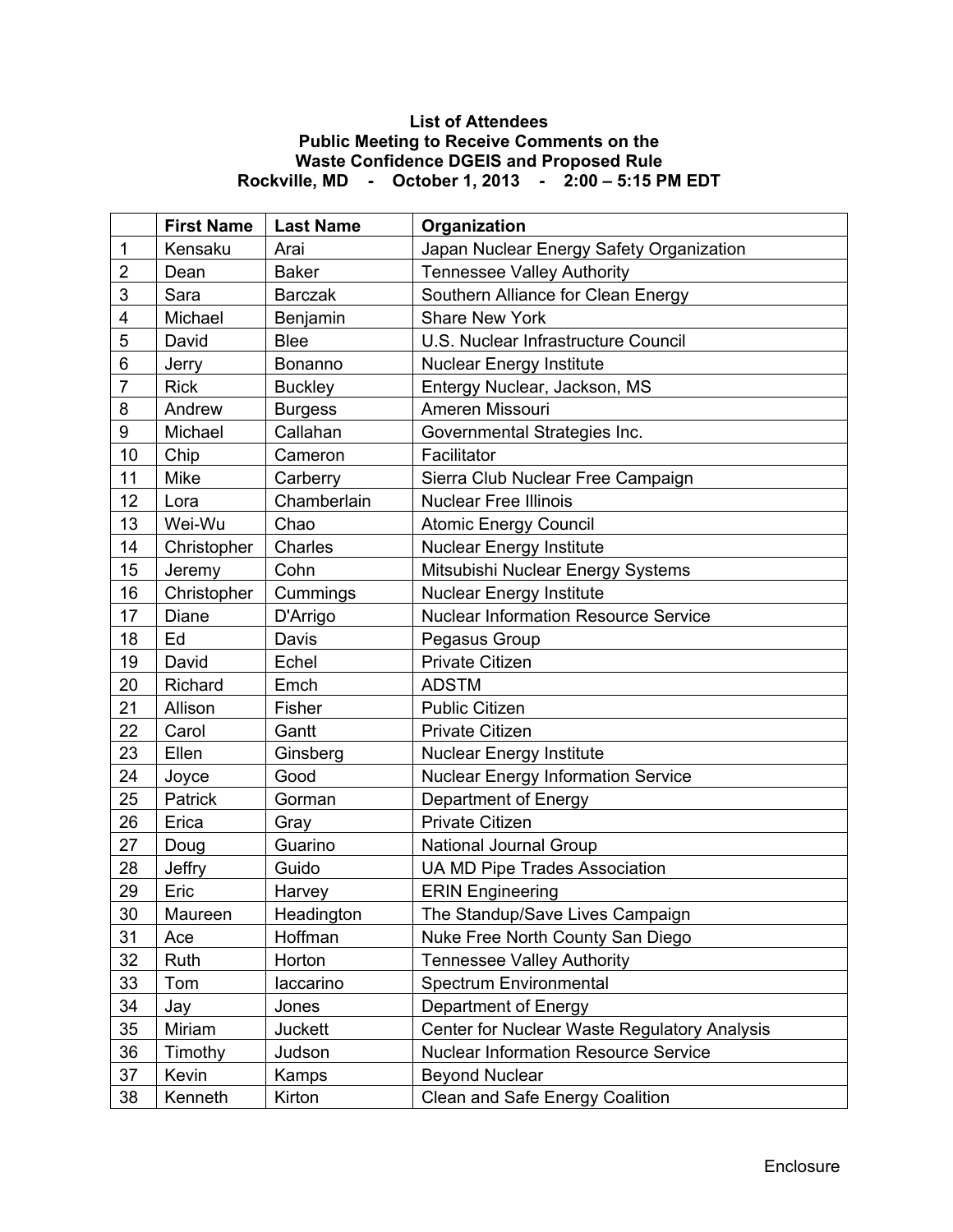|    | <b>First Name</b> | <b>Last Name</b>  | Organization                                 |
|----|-------------------|-------------------|----------------------------------------------|
| 39 | Phil              | Klevorick         | <b>Clark County Nevada</b>                   |
| 40 | Evan              | Lapiska           | Clean and Safe Energy Coalition              |
| 41 | Patrick           | LaPlante          | Center for Nuclear Waste Regulatory Analysis |
| 42 | Justin            | Legrande          | <b>Coalition Against Nukes</b>               |
| 43 | Don               | Leichtling        | DAB Safety Team                              |
| 44 | Marvin            | Lewis             | <b>Private Citizen</b>                       |
| 45 | Justino           | Lopez             | Clean and Safe Energy Coalition              |
| 46 | Philip            | Mahowald          | Prairie Island Indian Community              |
| 47 | Leslie            | March             | Sierra Club                                  |
| 48 | David             | Martin            | <b>Martin Images News</b>                    |
| 49 | Tim               | <b>Matthews</b>   | Morgan Lewis & Bockius                       |
| 50 | Rod               | <b>McCullum</b>   | <b>Nuclear Energy Institute</b>              |
| 51 | Alfred            | Meyer             | <b>Physicians For Social Responsibility</b>  |
| 52 | Dennis            | Nelson            | <b>SERV</b>                                  |
| 53 | Tara              | O'Neil            | Pacific Northwest National Laboratory        |
| 54 | Janet             | Phelan Kotra      | Private Citizen                              |
| 55 | Darani            | Reddick           | Winston & Strawn LLP                         |
| 56 | Tom               | <b>Rielly</b>     | Vista 360                                    |
| 57 | David             | Robillard         | <b>PSEG</b>                                  |
| 58 | Don               | Safer             | <b>Tennessee Environmental Council</b>       |
| 59 | <b>Beverly</b>    | Silverberg        | <b>BRS Communications</b>                    |
| 60 | Andrew            | Smith             | Private Citizen                              |
| 61 | Gail              | Snyder            | <b>Nuclear Energy Information Service</b>    |
| 62 | Steven            | Sondheim          | Sierra Club Nuclear Free                     |
| 63 | Gene              | Soult             | South Carolina Office of Regulatory Staff    |
| 64 | John              | <b>Stamatakos</b> | Center for Nuclear Waste Regulatory Analysis |
| 65 | Paula             | Sunde             | Office of Congresswoman McCollum             |
| 66 | Diane             | <b>Szesuil</b>    | <b>Coalition Against Nukes</b>               |
| 67 | Tammy             | Thompson          | Private Citizen                              |
| 68 | Don               | Treeves           | Private Citizen                              |
| 69 | Dale              | Troll             | <b>Maryland Pipe Trades</b>                  |
| 70 | Kendra            | <b>Ulrich</b>     | Friends Of The Earth                         |
| 71 | <b>Niki</b>       | Vandel            | Stakeholder                                  |
| 72 | Heather           | Westra            | Prairie Island Indian Community              |
| 73 | <b>Barry</b>      | Zalcman           | Private Citizen                              |
| 74 | Thomas            | Zimmer            | Private Citizen                              |
| 75 | Tae               | Ahn               | <b>NRC</b>                                   |
| 76 | Jeannette         | Arce              | <b>NRC</b>                                   |
| 77 | David             | <b>Brooks</b>     | <b>NRC</b>                                   |
| 78 | Dave              | <b>Brown</b>      | <b>NRC</b>                                   |
| 79 | Margaret          | <b>Bupp</b>       | <b>NRC</b>                                   |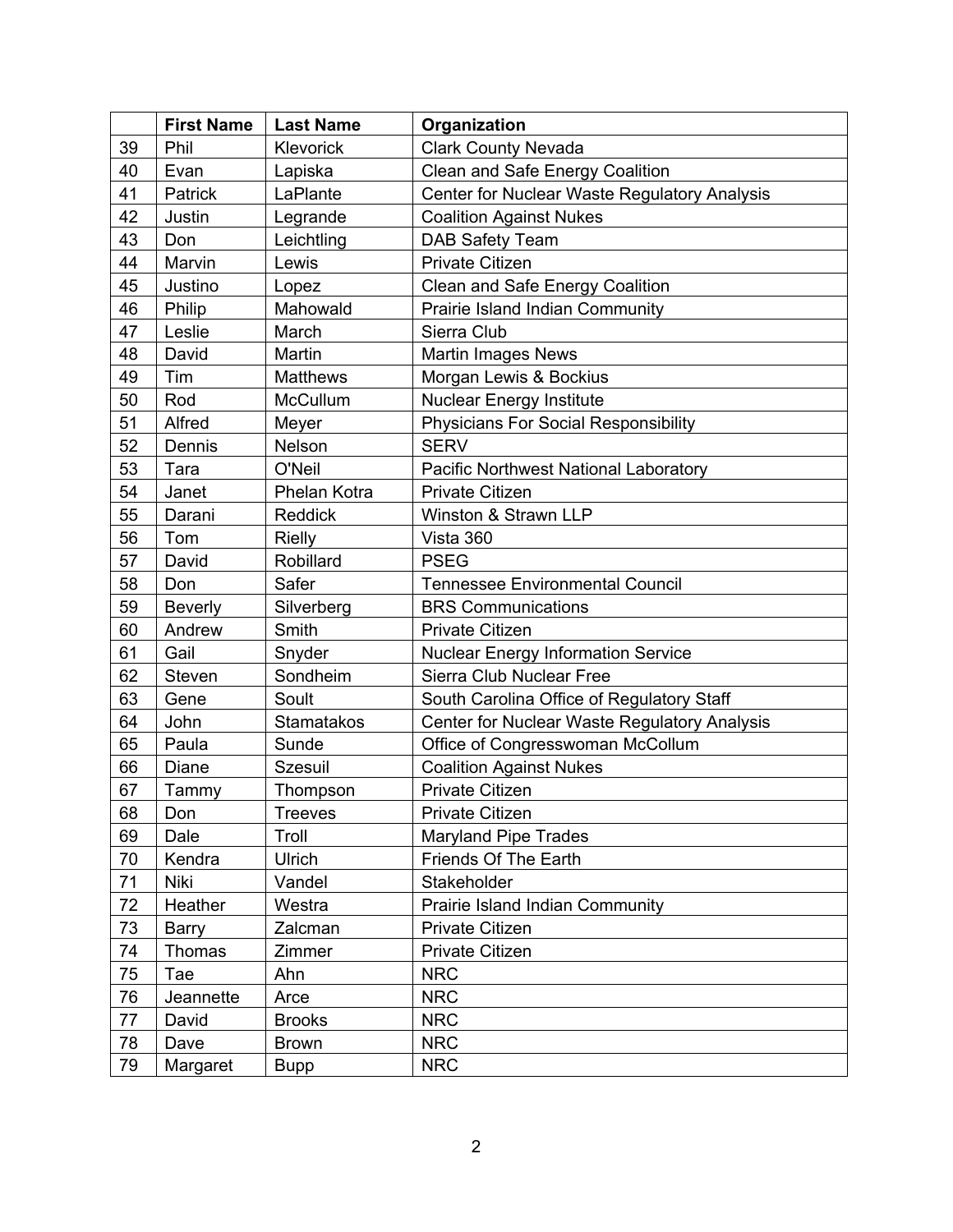|     | <b>First Name</b> | <b>Last Name</b> | Organization |
|-----|-------------------|------------------|--------------|
| 80  | Tison             | Campbell         | <b>NRC</b>   |
| 81  | Sheldon           | Clark            | <b>NRC</b>   |
| 82  | David             | Cylkowski        | <b>NRC</b>   |
| 83  | Jennifer          | Davis            | <b>NRC</b>   |
| 84  | Diane             | Diaz             | <b>NRC</b>   |
| 85  | Robert            | Einziger         | <b>NRC</b>   |
| 86  | Anita             | Gray             | <b>NRC</b>   |
| 87  | Catherine         | Haney            | <b>NRC</b>   |
| 88  | Robert            | Hoffman          | <b>NRC</b>   |
| 89  | Merri             | Horn             | <b>NRC</b>   |
| 90  | Andy              | Imboden          | <b>NRC</b>   |
| 91  | Rolonda           | Jackson          | <b>NRC</b>   |
| 92  | <b>Banad</b>      | Jagannath        | <b>NRC</b>   |
| 93  | Yong              | Kim              | <b>NRC</b>   |
| 94  | Lawrence          | Kokajko          | <b>NRC</b>   |
| 95  | Lisa              | London           | <b>NRC</b>   |
| 96  | Sarah             | Lopas            | <b>NRC</b>   |
| 97  | James             | Maltese          | <b>NRC</b>   |
| 98  | Timothy           | <b>McCartin</b>  | <b>NRC</b>   |
| 99  | Keith             | McConnell        | <b>NRC</b>   |
| 100 | David             | McIntyre         | <b>NRC</b>   |
| 101 | Paul              | Michalak         | <b>NRC</b>   |
| 102 | Michelle          | Moser            | <b>NRC</b>   |
| 103 | Alicia            | <b>Mullins</b>   | <b>NRC</b>   |
| 104 | Christine         | Pineda           | <b>NRC</b>   |
| 105 | David             | Pstrak           | <b>NRC</b>   |
| 106 | Jessie            | Quintero         | <b>NRC</b>   |
| 107 | Wendy             | Reed             | <b>NRC</b>   |
| 108 | <b>TR</b>         | Rowe             | <b>NRC</b>   |
| 109 | James             | Rubenstone       | <b>NRC</b>   |
| 110 | Carrie            | Safford          | <b>NRC</b>   |
| 111 | Leah              | Salisbury        | <b>NRC</b>   |
| 112 | Jen               | Schwartzman      | <b>NRC</b>   |
| 113 | Mollie            | Semmes           | <b>NRC</b>   |
| 114 | Jill              | Shepard Vladimir | <b>NRC</b>   |
| 115 | Alexa             | Sieracki         | <b>NRC</b>   |
| 116 | King              | Stablein         | <b>NRC</b>   |
| 117 | Andrew            | Stuyvenberg      | <b>NRC</b>   |